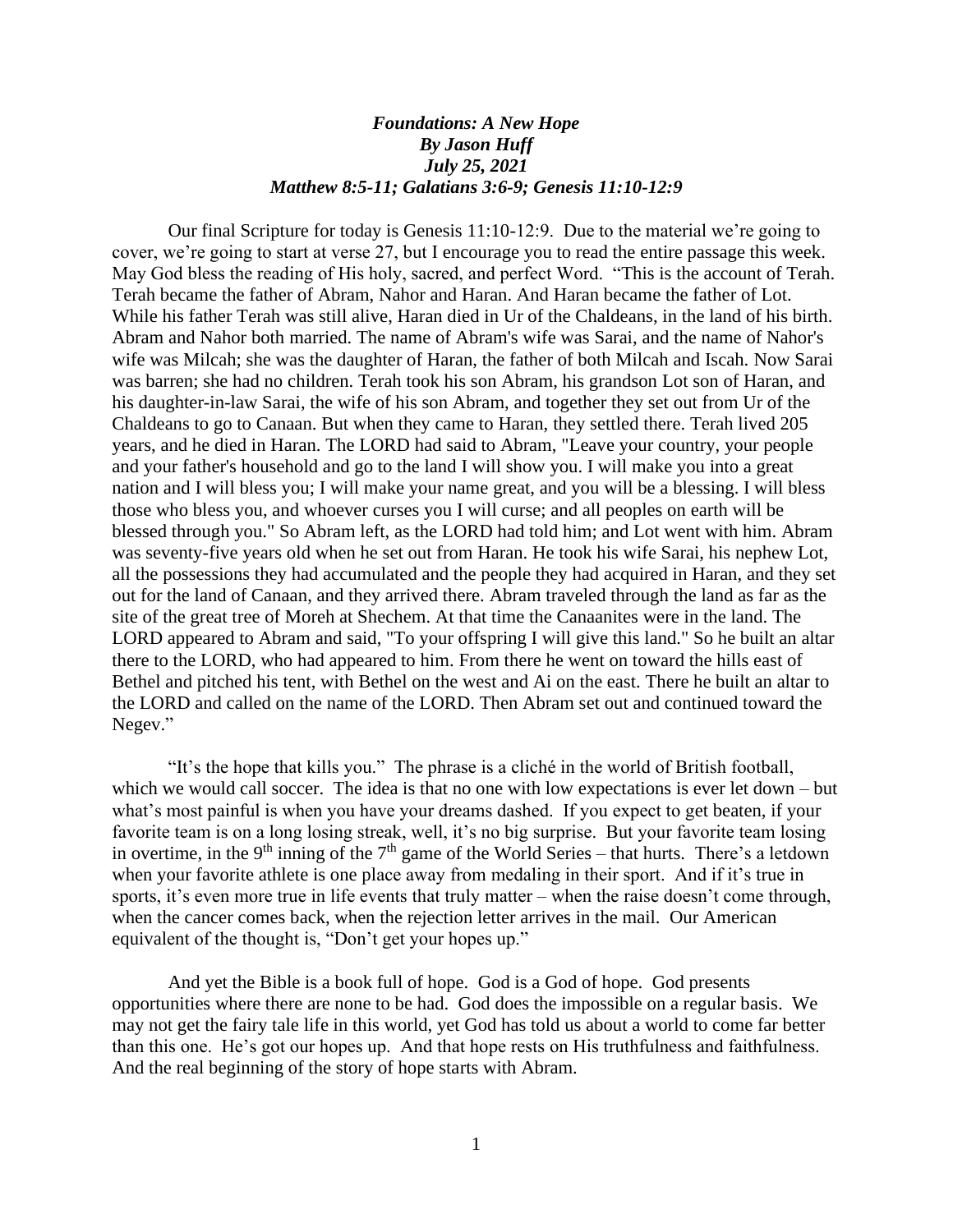As we've read the first eleven chapters of Genesis together, we've seen big hopes dashed. The first hope for humanity was Adam, who failed miserably when he committed the only possible sin against God he could. Abel, the good son, is murdered by his jealous brother Cain. The godly line of Seth eventually intermarries with Cain's line, and the result is a people so sinful that God floods the earth with only and his family to start anew. Despite his faithfulness, Noah turns out not to be a savior figure either. The story of the tower of Babel last week proved that once again, humanity when left to its own devices continually sought to do evil. God had to separate us out to keep our sin from growing too great, too fast.

But finally we start to see some light coming through the family of Shem. Shem was the son blessed by Noah, and in the portion of Scripture we skipped over today, we are given a listing of Shem's descendants all to way to Terah, Abram's father. The genealogy doesn't suggest that they followed God; it doesn't call them righteous. But there's a key change – unlike the genealogies that came before it, there's no reminder that all the ancients died. It's just not there. It doesn't mean that they didn't die, only that now that we're to Shem's line, things are not as hopeless as they once seemed. From a literary point of view, the change suggests that hope is on the horizon.

But what is so unlikely is who that hope is going to come through. Many of us know parts of the story of Abram; we know he was old and his wife unable to have children. But because we know little about the ancient world, we don't realize the parts the Bible didn't have to explain to ancient readers but what we need some explanations for. What we don't realize is just how deep Abram's pagan roots are.

Because religion is a sore subject for many people today, we don't realize just how deeply entrenched ancient religious thoughts pervaded all sorts of societies. Ur of the Chaldeans was the absolute center of ancient moon worship, and Moses and Joshua were clear in their writings that their forefathers through Terah worshiped other gods. Abram's father name Terah is connected to the name of the lunar month. Sarai's name translated into Akkadian is the same as the moon god Nanna's wife. Milcah is Abram's sister in law, and her name is a title for the daughter of Nanna.<sup>1</sup> There's no doubt their family was engaged in this religion.

And Ur was famous for it. In Ur there was a famous ziggurat built with a silver shrine at the top for this god, and from that spot you could stargaze. There was palace and temples there dedicated to the various deities. The religion was a birth-to-death enterprise. An excavation about a hundred years ago found an ancient queen of Ur who was buried with 73 servants who were sacrificed to become her caretakers in the afterlife. This is the world Abram knew, a world of pagan rituals and sacrifices in a mighty city.

And God tells Abram to leave it all behind. And Abram is not given a firm destination or permanent plans. God says, "Leave your country, your people and your father's household and go to the land I will show you." God does not say, "Go to Canaan." God says, "I will show you where you will go." I don't go anywhere without my phone and Google Maps, and sometimes I even have a printout from MapQuest for backup. But the destination isn't the promise.

<sup>1</sup> "Chapter 20: From Shem to Abraham," *Genesis – Beginnings and Blessings*, R. Kent Hughes.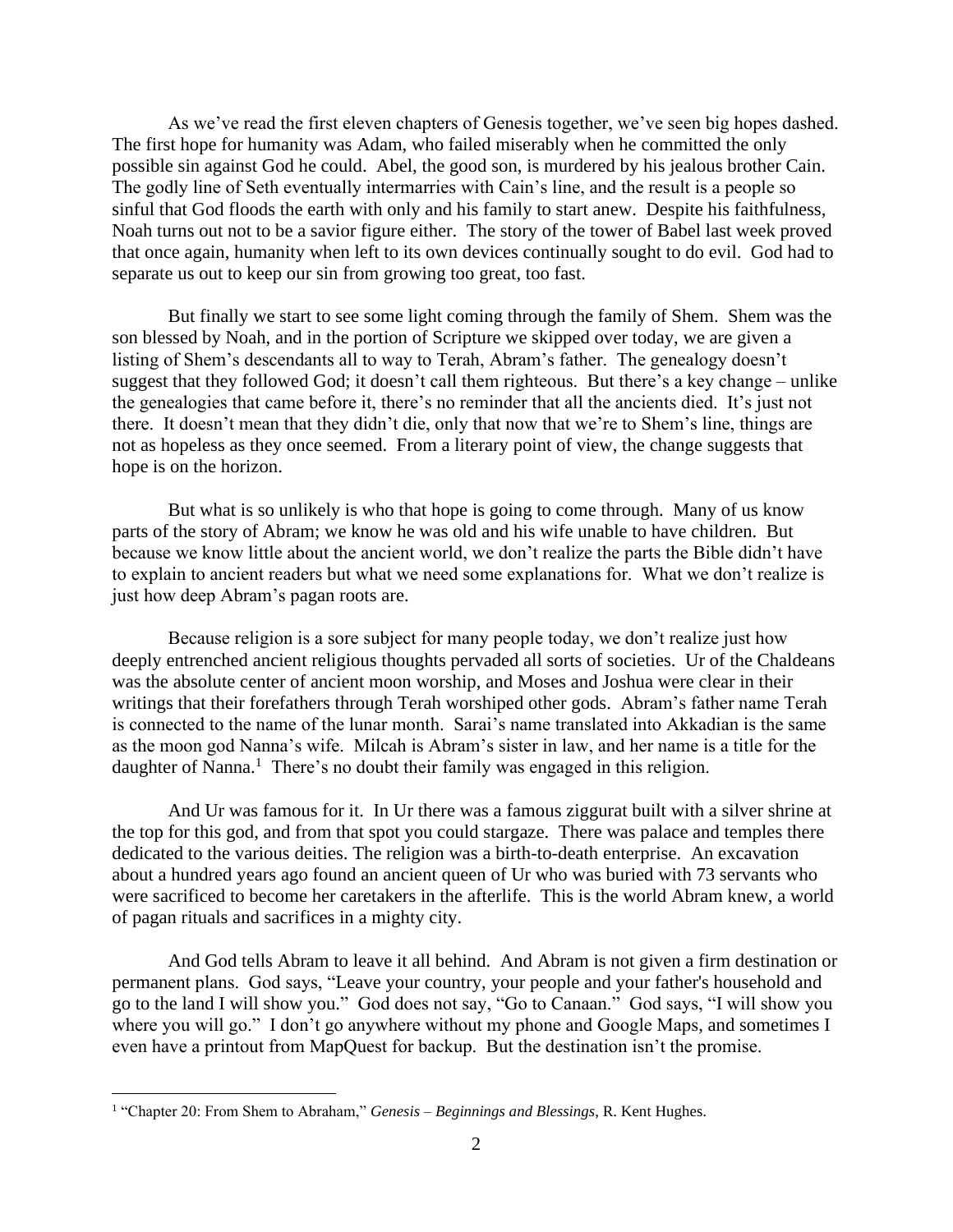The promise God makes is that He will make Abram into a great nation, will make his name great, will bless him to be a blessing not only to others but to the whole world, that those who curse him will be cursed and those who bless him will be blessed. God makes the promise of a legacy to a man who has no sons, whose wife is barren and past child-bearing age. God gives Abram hope, and God promises hope for the future through him.

But it's a lot to give up. I had always kind of had it in my mind that Abram was just out in the middle of nowhere and God told him to move to a better place. Not a real question mark if you're a nomad in the middle of nowhere. But Ur was somewhere. In the ancient world, it was a place of renown, a city with its comforts. Everyone knew their gods and their place in society. It would have been comfortable. Abram is not just moving from a patch of dirt to a land flowing with milk and honey. He is moving from the well-known into the completely unknown.

That leads us to something for us to contemplate: *what is our willingness to follow God into the unknown*? While God promised Abram a great deal, God's command was one of complete trust. Let me lead you, God says to Abram. Let me get you where you're supposed to go. Abram first moves to Haran, kind of the edge of what he knows, still a center of moon worship, and perhaps the last place his father is willing to travel before his death. But then God sends him out from there, past the reaches of Abram's comfort zone. He'd already traveled 600 miles to Haran, but Canaan is another 400 miles. Before Abram gets to where God wants him, he's traveled a thousand miles on the basis of God's promise.

The truth is, we aren't much for the unknown. We like the comfortable and familiar, which is why the pandemic was so hard on us. We buy insurance to protect ourselves against the unexpected. To do anything remotely hazardous, we have to sign a waiver – just yesterday, we had to sign waivers to participate in a walk around the zoo! The only time we're willing to step into the unknown is when what we do know has become intolerable. We choose the unknown when there seems to be no other choice.

But God isn't all that concerned about human ideas of safety and security. As the quote goes, "The safest place to be is in the center of God's will." All the insurance in the world won't stop a tragedy; a waiver just protects people from being sued, not from harm. But God promises something different. He promises eternal security. And what's more, He often gives us far more than that. His blessings on Abram continue to the present day. He blesses those who are willing to step out in faith. He blesses those who will trust in Him over a nice house and a big car and Allstate and State Farm.

There are a few things that get in our way. The first is the question of whether or not God is actually our Lord. We call Jesus our Lord and Savior, but the term "lord" doesn't mean we get to choose our own marching orders. It implies that God has authority over us and can tell us what we should do. To be blunt, if you aren't interested in God's instructions and God's ways, if you just don't care, He's not your Lord and thus not your Savior. We may struggle with what comes next, but the true Christian understands and believes that God has the right to command our destiny.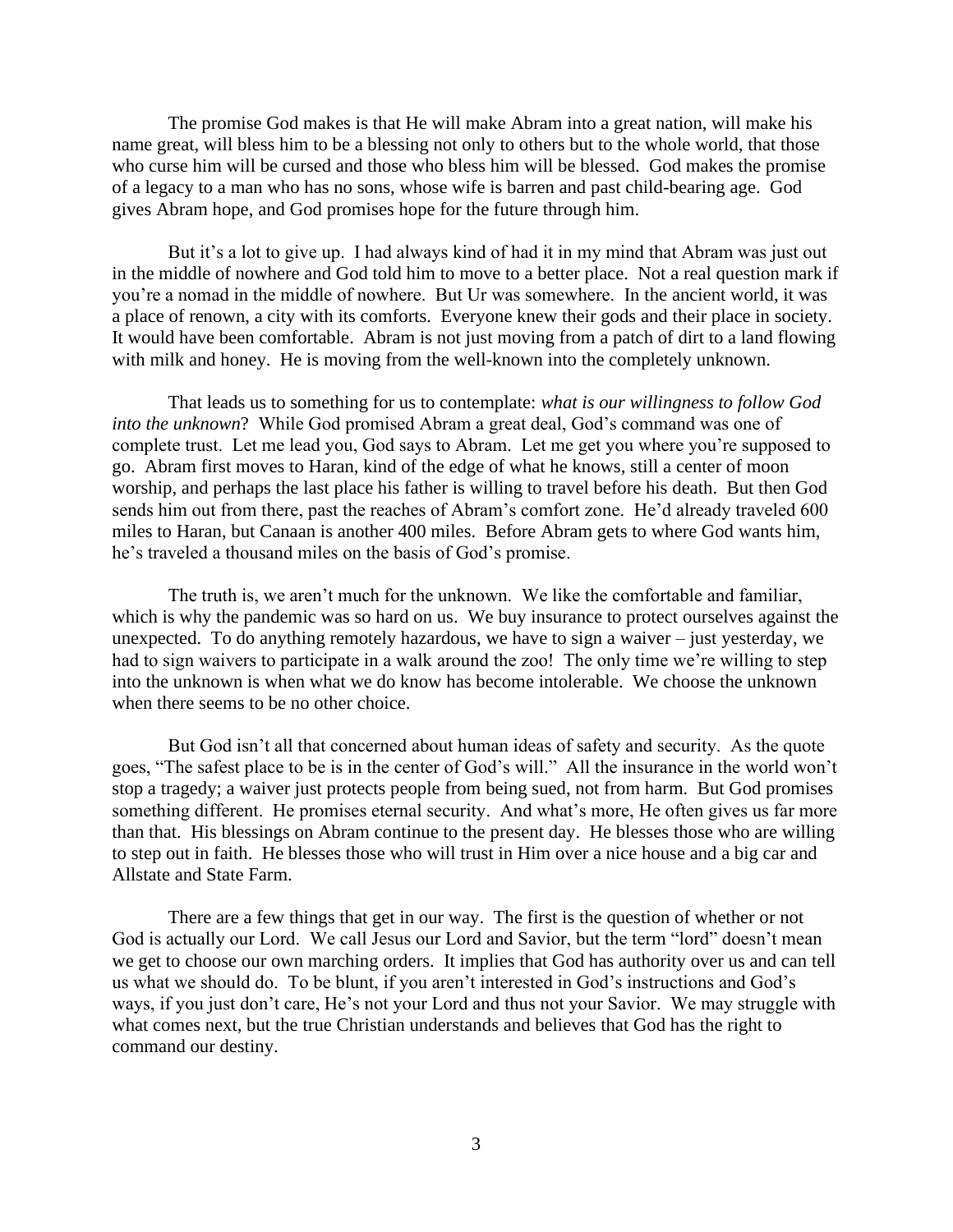The second thing that gets in the way is trust. We might truly want Christ as Lord, we want to follow Him, but we aren't sure that God's ways will work out for the best. Especially because in the immediate, God's plans often seem counter-productive to our best. Whether that's moving somewhere far from what we know or loving our enemies, whether it's showing hospitality to the stranger or giving generously to the poor, most of what God asks us to do is not immediately beneficial to us.

We have to trust that God will bless those who trust Him and do what He asks when He asks it of us. As Bible scholar Kurt Strassner put it, "[Abraham] went forward, not because it made sense; not because it was easy; not because it seemed the most feasible way to raise a family; but simply because God said so! That is the essence of faith - obedience to God's commandments even when we don't know what obedience will bring."<sup>2</sup>

And that's the other thing we have to watch out for – our own counterarguments and excuses why we shouldn't do what God tells us. Many years ago, when my friend Mark Dinnage first called me up and told me I was going on a year-long mission with him to Russia with him because God told him so in prayer, in the back of my mind, I was like, "You're crazy!" I had two years left of college. I was interested in dating Catha. I had my own plans to accomplish. I was going to work in radio, not become a missionary. I had so many excuses. And it wasn't until God answered my prayers in a very direct way that I put all those counterarguments aside.

Will every dollar you give away get used the way you think is wise? Probably not. Do it anyway. Will your enemies love you because you prayed for them? Probably not. Do it anyway. Will the person you show hospitality return the favor? Probably not. Do it anyway. Will the person we give groceries to show us gratitude? Probably not. Do it anyway. Because God asks it of us.

We might think, "God hasn't asked me to follow Him into the unknown. He's never asked me to move to a new place or a new job." Maybe God has never asked anything of you directly in prayer. But He has asked you to follow Him into the unknown through His Word to us. In Scripture, Jesus has taught us what it is to be His disciple...to give without trumpeting it to the neighbors, to pray when no one is looking, to forgive the unforgivable, to love the unlovable. Those are the ways God is calling each of us to obedience.

Always remember, though, that the LORD doesn't command that which we cannot do through the power of the Holy Spirit. We can boldly follow Him because God has made it possible. And God has promised blessings on those who will trust His son, even eternal life. We won't do it perfectly; we will struggle with obedience as long as we live. But it is not a pipe dream. We simply need to examine ourselves and ask, "Am I willing?" And if we're not, it doesn't need to be a permanent problem. We simply need to pray and ask God, "Where might you have me follow you more closely?"

<sup>2</sup> Strassner, K. (2009). *Opening up Genesis* (p. 62). Leominster: Day One Publications.